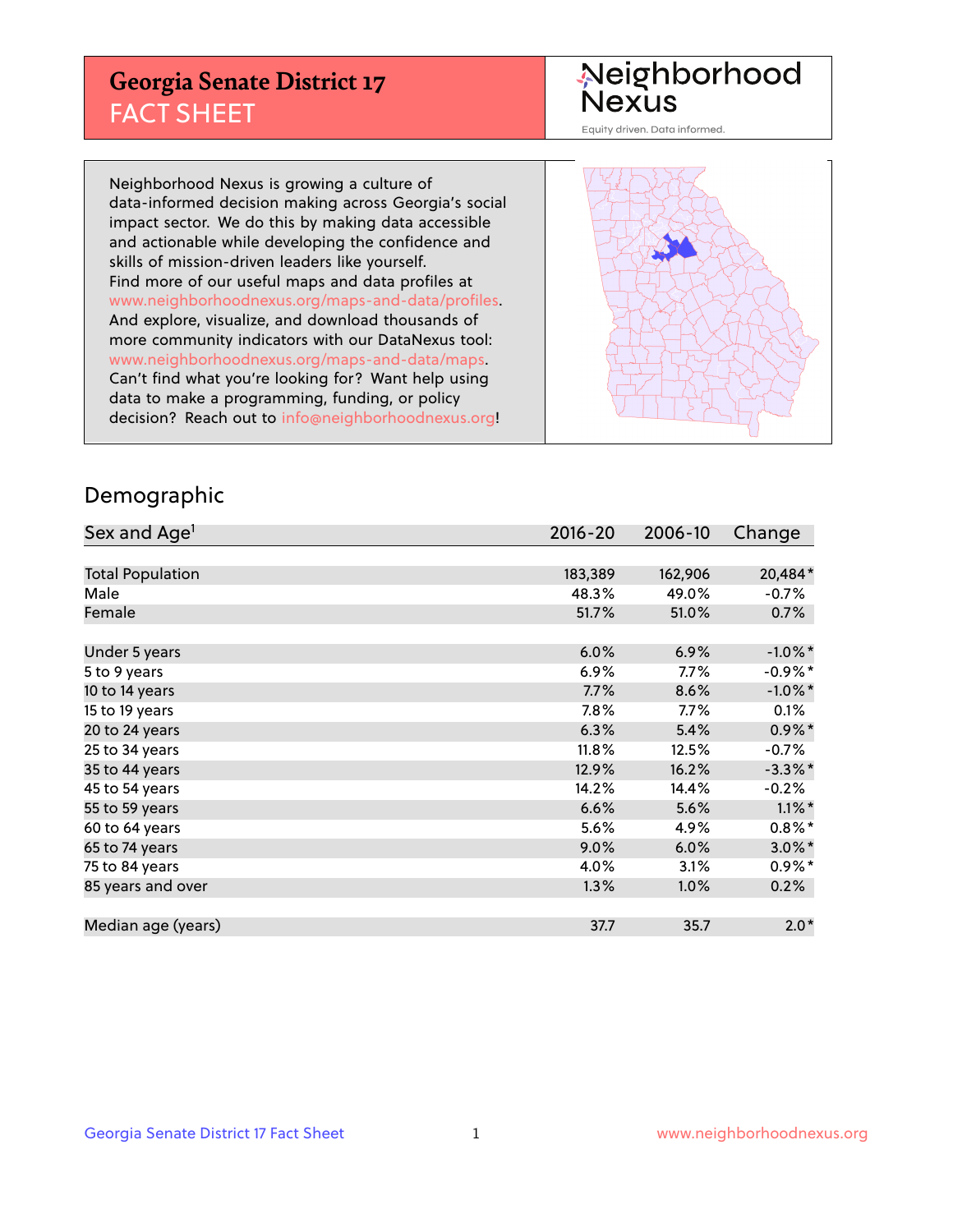## Demographic, continued...

| Race <sup>2</sup>                                            | $2016 - 20$ | 2006-10 | Change      |
|--------------------------------------------------------------|-------------|---------|-------------|
| <b>Total population</b>                                      | 183,389     | 162,906 | 20,484*     |
| One race                                                     | 96.3%       | 98.6%   | $-2.3\%$ *  |
| White                                                        | 64.3%       | 71.9%   | $-7.6%$ *   |
| <b>Black or African American</b>                             | 28.6%       | 23.5%   | $5.1\%$ *   |
| American Indian and Alaska Native                            | 0.1%        | 0.3%    | $-0.3%$     |
| Asian                                                        | 1.8%        | 1.1%    | $0.7%$ *    |
| Native Hawaiian and Other Pacific Islander                   | 0.0%        | 0.1%    | $-0.0%$     |
| Some other race                                              | 1.5%        | 1.7%    | $-0.2%$     |
| Two or more races                                            | 3.7%        | 1.4%    | $2.3\%$ *   |
| Race alone or in combination with other race(s) <sup>3</sup> | $2016 - 20$ | 2006-10 | Change      |
| Total population                                             | 183,389     | 162,906 | 20,484*     |
| White                                                        | 67.5%       | 73.1%   | $-5.7\%$ *  |
| <b>Black or African American</b>                             | 30.7%       | 24.3%   | $6.4\%$ *   |
| American Indian and Alaska Native                            | 1.0%        | 0.6%    | $0.4\%$ *   |
| Asian                                                        | 2.7%        | 1.3%    | $1.4\%$ *   |
| Native Hawaiian and Other Pacific Islander                   | 0.3%        | 0.1%    | 0.2%        |
| Some other race                                              | 2.0%        | 1.9%    | 0.1%        |
| Hispanic or Latino and Race <sup>4</sup>                     | $2016 - 20$ | 2006-10 | Change      |
| <b>Total population</b>                                      | 183,389     | 162,906 | 20,484*     |
| Hispanic or Latino (of any race)                             | 4.6%        | 4.0%    | 0.7%        |
| Not Hispanic or Latino                                       | 95.4%       | 96.0%   | $-0.7%$ *   |
| White alone                                                  | 62.0%       | 69.9%   | $-7.9%$ *   |
| <b>Black or African American alone</b>                       | 28.3%       | 23.3%   | $5.0\%$ *   |
| American Indian and Alaska Native alone                      | 0.1%        | 0.2%    | $-0.2%$     |
| Asian alone                                                  | 1.8%        | 1.1%    | $0.7%$ *    |
| Native Hawaiian and Other Pacific Islander alone             | 0.0%        | 0.1%    | $-0.0%$     |
| Some other race alone                                        | 0.2%        | 0.1%    | 0.1%        |
| Two or more races                                            | 2.9%        | 1.2%    | $1.7\%$ *   |
| U.S. Citizenship Status <sup>5</sup>                         | $2016 - 20$ | 2006-10 | Change      |
| Foreign-born population                                      | 10,513      | 7,999   | $2,514*$    |
| Naturalized U.S. citizen                                     | 62.4%       | 49.2%   | 13.1%*      |
| Not a U.S. citizen                                           | 37.6%       | 50.8%   | $-13.1\%$ * |
|                                                              |             |         |             |
| Citizen, Voting Age Population <sup>6</sup>                  | $2016 - 20$ | 2006-10 | Change      |
| Citizen, 18 and over population                              | 132,857     | 113,342 | 19,514*     |
| Male                                                         | 47.4%       | 47.5%   | $-0.1%$     |
| Female                                                       | 52.6%       | 52.5%   | 0.1%        |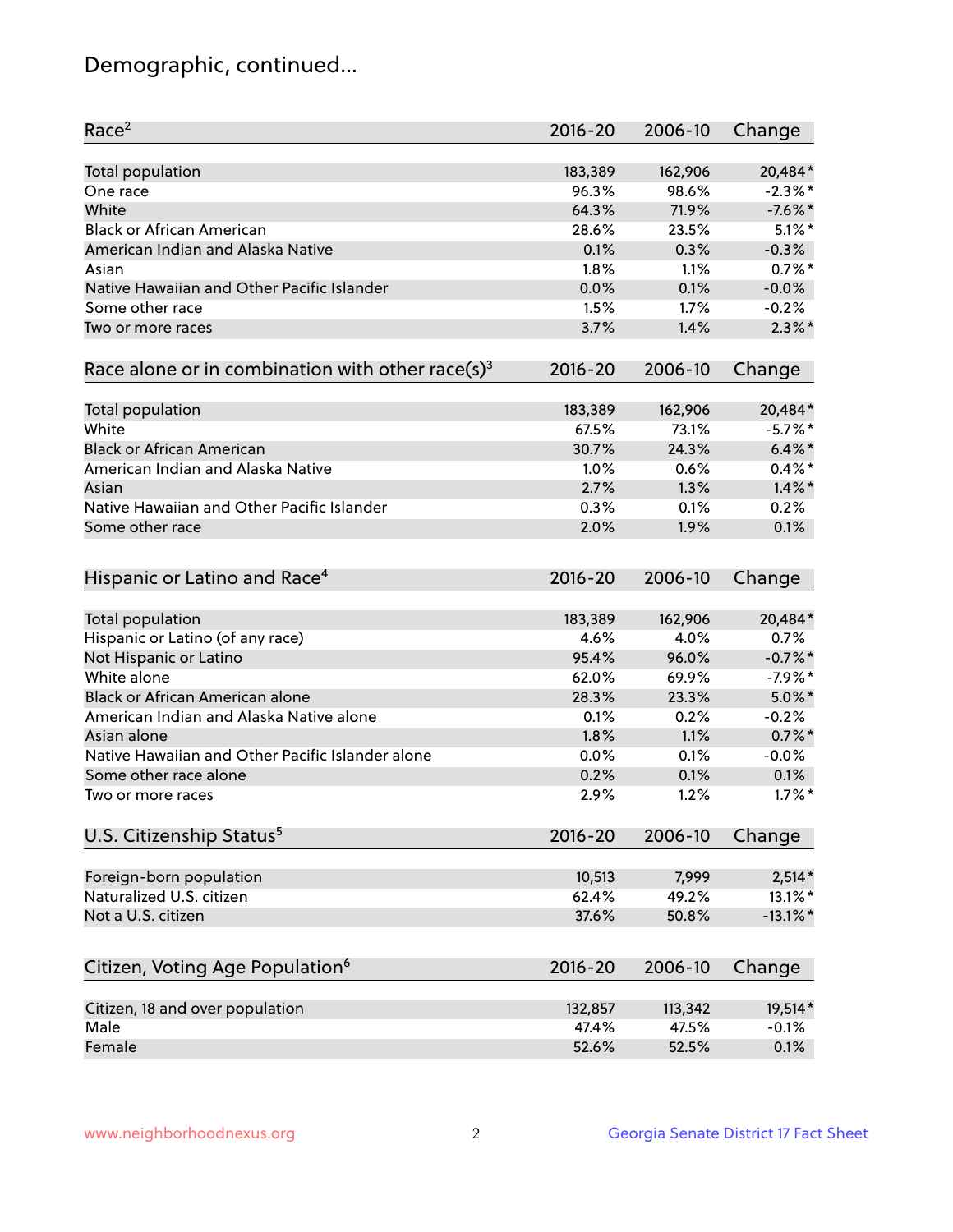#### Economic

| Income <sup>7</sup>                                 | 2016-20 | 2006-10 | Change     |
|-----------------------------------------------------|---------|---------|------------|
|                                                     |         |         |            |
| All households                                      | 62,071  | 56,159  | 5,912*     |
| Less than \$10,000                                  | 3.6%    | 6.3%    | $-2.6\%$ * |
| \$10,000 to \$14,999                                | 2.7%    | 4.2%    | $-1.5%$ *  |
| \$15,000 to \$24,999                                | 6.5%    | 8.5%    | $-1.9%$ *  |
| \$25,000 to \$34,999                                | 7.7%    | 8.5%    | $-0.8%$    |
| \$35,000 to \$49,999                                | 10.9%   | 15.2%   | $-4.3\%$ * |
| \$50,000 to \$74,999                                | 20.1%   | 20.8%   | $-0.7%$    |
| \$75,000 to \$99,999                                | 16.2%   | 15.9%   | 0.3%       |
| \$100,000 to \$149,999                              | 18.7%   | 14.6%   | $4.1\%$ *  |
| \$150,000 to \$199,999                              | 7.4%    | 3.5%    | $3.8\%$ *  |
| \$200,000 or more                                   | 6.2%    | 2.5%    | $3.7\%$ *  |
| Median household income (dollars)                   | 72,815  | 58,821  | 13,994*    |
| Mean household income (dollars)                     | 89,529  | 69,920  | 19,609*    |
| With earnings                                       | 82.3%   | 85.1%   | $-2.9\%$ * |
| Mean earnings (dollars)                             | 86,441  | 68,611  | 17,831*    |
| <b>With Social Security</b>                         | 32.7%   | 24.9%   | $7.8\%$ *  |
| Mean Social Security income (dollars)               | 20,607  | 15,440  | $5,167*$   |
| With retirement income                              | 22.9%   | 18.1%   | 4.9%*      |
| Mean retirement income (dollars)                    | 28,914  | 21,856  | 7,058*     |
| With Supplemental Security Income                   | 5.2%    | $3.1\%$ | $2.1\%$ *  |
| Mean Supplemental Security Income (dollars)         | 8,777   | 8,322   | 455        |
| With cash public assistance income                  | 1.6%    | 1.3%    | 0.3%       |
| Mean cash public assistance income (dollars)        | 1,323   | 2,682   | $-1,359$   |
| With Food Stamp/SNAP benefits in the past 12 months | 11.7%   | 8.1%    | $3.6\%$ *  |
|                                                     |         |         |            |
| Families                                            | 47,501  | 43,940  | $3,560*$   |
| Less than \$10,000                                  | 2.4%    | 4.6%    | $-2.2%$ *  |
| \$10,000 to \$14,999                                | 1.8%    | 2.7%    | $-0.9%$    |
| \$15,000 to \$24,999                                | 4.6%    | 7.3%    | $-2.7%$ *  |
| \$25,000 to \$34,999                                | 6.8%    | 7.4%    | $-0.6%$    |
| \$35,000 to \$49,999                                | 9.9%    | 13.9%   | $-3.9\%$ * |
| \$50,000 to \$74,999                                | 19.2%   | 21.9%   | $-2.7\%$ * |
| \$75,000 to \$99,999                                | 17.4%   | 18.5%   | $-1.0%$    |
| \$100,000 to \$149,999                              | 21.8%   | 16.8%   | $5.1\%$ *  |
| \$150,000 to \$199,999                              | 8.7%    | 4.1%    | 4.7%*      |
| \$200,000 or more                                   | 7.2%    | 3.0%    | 4.2%*      |
| Median family income (dollars)                      | 82,515  | 66,197  | 16,318*    |
| Mean family income (dollars)                        | 98,702  | 76,054  | 22,648*    |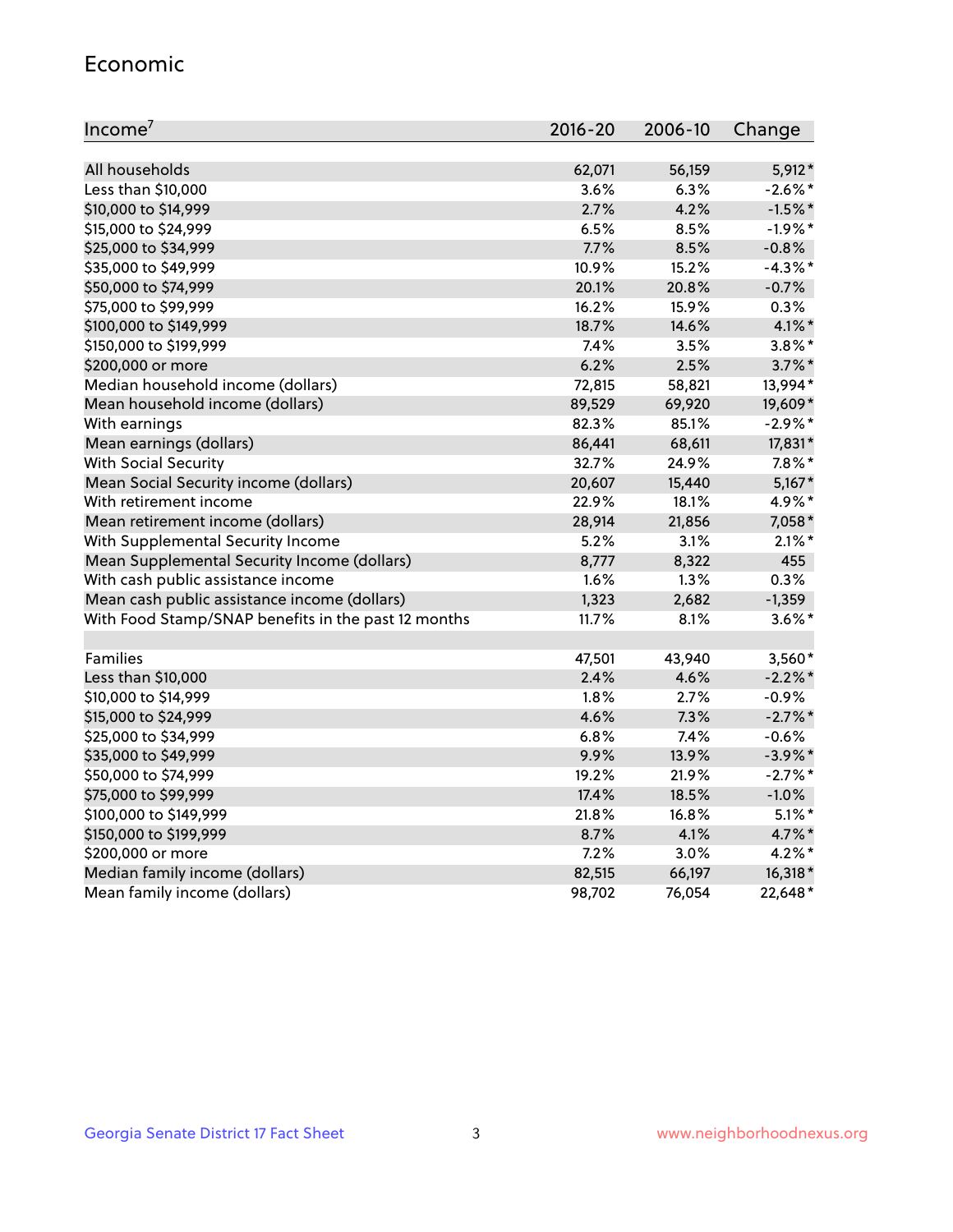## Economic, continued...

| Income, continued <sup>8</sup>                                        | $2016 - 20$ | 2006-10 | Change     |
|-----------------------------------------------------------------------|-------------|---------|------------|
|                                                                       |             |         |            |
| Nonfamily households                                                  | 14,570      | 12,219  | $2,351*$   |
| Median nonfamily income (dollars)                                     | 43,388      | 34,269  | $9,120*$   |
| Mean nonfamily income (dollars)                                       | 53,917      | 44,328  | 9,588*     |
| Median earnings for workers (dollars)                                 | 37,018      | 31,529  | 5,489*     |
| Median earnings for male full-time, year-round workers                | 52,846      | 48,776  | 4,069*     |
| (dollars)                                                             |             |         |            |
| Median earnings for female full-time, year-round workers<br>(dollars) | 44,210      | 36,992  | 7,219 *    |
| Per capita income (dollars)                                           | 31,397      | 24,642  | $6,755*$   |
|                                                                       |             |         |            |
| Families and People Below Poverty Level <sup>9</sup>                  | $2016 - 20$ | 2006-10 | Change     |
|                                                                       |             |         |            |
| <b>All families</b>                                                   | 7.4%        | 8.9%    | $-1.5%$    |
| With related children under 18 years                                  | 11.7%       | 12.5%   | $-0.8%$    |
| With related children under 5 years only                              | 9.8%        | 15.0%   | $-5.2%$    |
| Married couple families                                               | 4.2%        | 4.6%    | $-0.4%$    |
| With related children under 18 years                                  | 6.4%        | 5.6%    | 0.9%       |
| With related children under 5 years only                              | 1.7%        | 6.5%    | $-4.8%$    |
| Families with female householder, no husband present                  | 20.0%       | 27.3%   | $-7.4%$ *  |
| With related children under 18 years                                  | 28.0%       | 36.2%   | $-8.2%$    |
| With related children under 5 years only                              | 35.9%       | 57.1%   | $-21.2%$   |
| All people                                                            | 9.7%        | 10.4%   | $-0.7%$    |
| Under 18 years                                                        | 13.1%       | 13.5%   | $-0.4%$    |
| Related children under 18 years                                       | 12.7%       | 13.3%   | $-0.6%$    |
| Related children under 5 years                                        | 14.8%       | 16.5%   | $-1.7%$    |
| Related children 5 to 17 years                                        | 12.0%       | 12.2%   | $-0.2%$    |
| 18 years and over                                                     | 8.6%        | 9.2%    | $-0.6%$    |
| 18 to 64 years                                                        | 8.9%        | 9.3%    | $-0.4%$    |
| 65 years and over                                                     | 7.0%        | 8.6%    | $-1.7%$    |
| People in families                                                    | 8.1%        | 9.0%    | $-0.8%$    |
| Unrelated individuals 15 years and over                               | 21.4%       | 22.4%   | $-1.0%$    |
|                                                                       |             |         |            |
| Non-Hispanic white people                                             | 7.0%        | 6.8%    | 0.2%       |
|                                                                       | 15.2%       | 19.4%   | $-4.1\%$ * |
| Black or African-American people                                      | 10.8%       | 3.5%    | 7.3%       |
| Asian people                                                          | 10.9%       | 23.0%   | $-12.1%$   |
| Hispanic or Latino people                                             |             |         |            |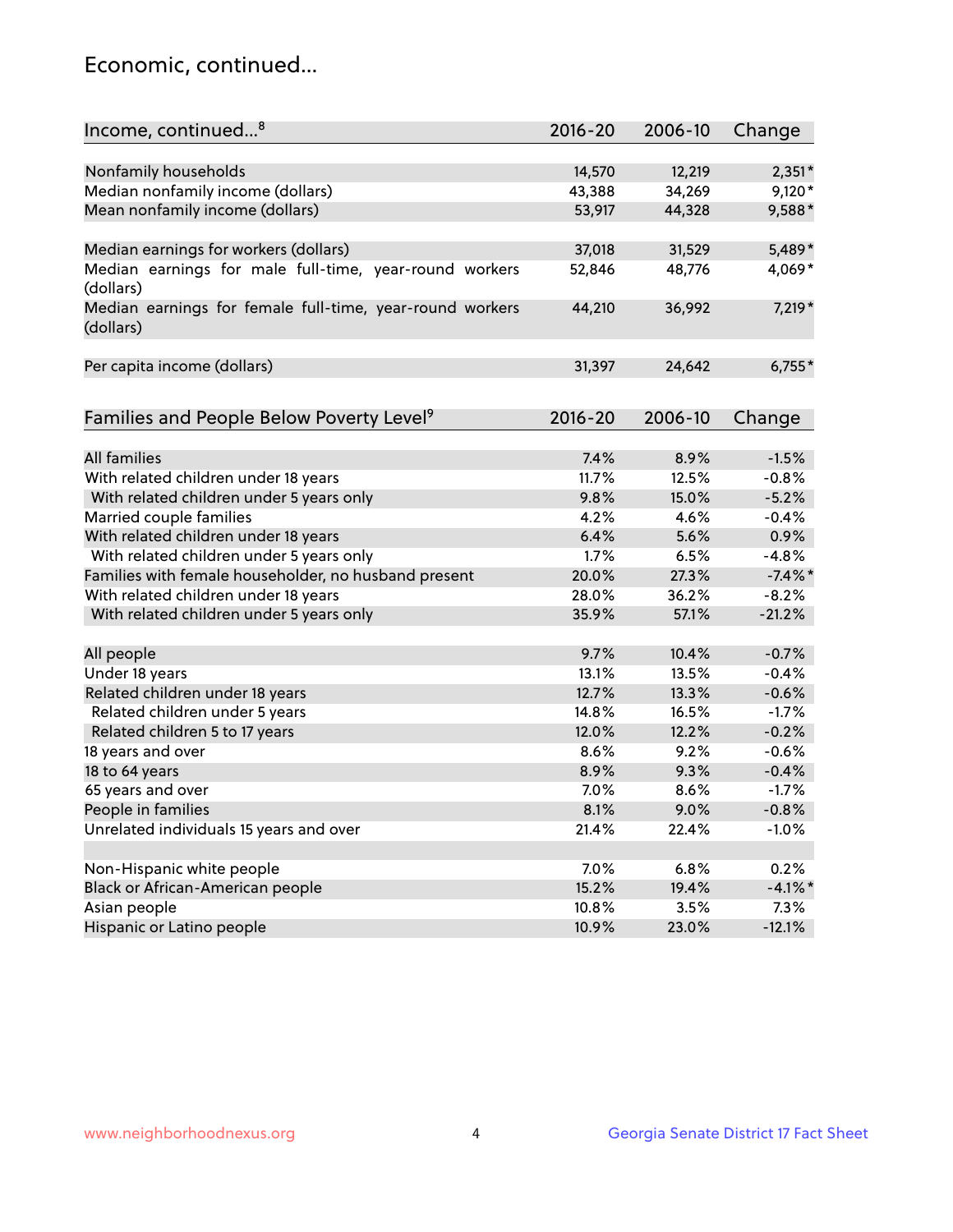## Employment

| Employment Status <sup>10</sup>                                             | $2016 - 20$ | 2006-10 | Change     |
|-----------------------------------------------------------------------------|-------------|---------|------------|
| Population 16 years and over                                                | 142,924     | 122,244 | 20,680*    |
| In labor force                                                              | 64.4%       | 68.3%   | $-3.9\%$ * |
| Civilian labor force                                                        | 64.3%       | 68.0%   | $-3.7\%$ * |
|                                                                             |             |         |            |
| Employed                                                                    | 60.8%       | 62.1%   | $-1.3%$    |
| Unemployed                                                                  | 3.5%        | 5.9%    | $-2.4%$    |
| <b>Armed Forces</b>                                                         | 0.1%        | 0.3%    | $-0.2%$    |
| Not in labor force                                                          | 35.6%       | 31.7%   | $3.9\%$ *  |
| Civilian labor force                                                        | 91,829      | 83,099  | 8,730*     |
| <b>Unemployment Rate</b>                                                    | 5.4%        | 8.6%    | $-3.3%$    |
|                                                                             |             |         |            |
| Females 16 years and over                                                   | 75,239      | 63,692  | $11,547*$  |
| In labor force                                                              | 59.0%       | 62.1%   | $-3.0%$    |
| Civilian labor force                                                        | 59.0%       | 62.0%   | $-3.0%$    |
| Employed                                                                    | 55.5%       | 56.9%   | $-1.4%$    |
|                                                                             |             |         |            |
| Own children of the householder under 6 years                               | 12,656      | 13,572  | $-916$     |
| All parents in family in labor force                                        | 69.9%       | 64.5%   | 5.4%       |
|                                                                             |             |         |            |
| Own children of the householder 6 to 17 years                               | 31,692      | 30,053  | 1,640      |
| All parents in family in labor force                                        | 76.1%       | 75.5%   | 0.6%       |
|                                                                             |             |         |            |
| Industry <sup>11</sup>                                                      | $2016 - 20$ | 2006-10 | Change     |
|                                                                             |             |         |            |
| Civilian employed population 16 years and over                              | 86,889      | 75,926  | 10,964*    |
| Agriculture, forestry, fishing and hunting, and mining                      | 0.8%        | 1.1%    | $-0.2%$    |
| Construction                                                                | 7.7%        | 8.5%    | $-0.9%$    |
| Manufacturing                                                               | 11.0%       | 11.6%   | $-0.6%$    |
| Wholesale trade                                                             | 2.9%        | 3.6%    | $-0.7%$    |
| Retail trade                                                                | 11.1%       | 12.6%   | $-1.5%$ *  |
| Transportation and warehousing, and utilities                               | 9.3%        | 9.0%    | 0.4%       |
| Information                                                                 | 1.9%        | 1.9%    | 0.0%       |
| Finance and insurance, and real estate and rental and leasing               | 5.5%        | 6.3%    | $-0.8\%$   |
| Professional, scientific, and management, and administrative                | 10.1%       | 8.9%    | $1.2\%$ *  |
| and waste management services                                               |             |         |            |
| Educational services, and health care and social assistance                 | 20.2%       | 18.6%   | $1.6\%$ *  |
| Arts, entertainment, and recreation, and accommodation and<br>food services | 8.0%        | 6.5%    | $1.6\%$ *  |
| Other services, except public administration                                | 5.7%        | 5.2%    | 0.5%       |
| Public administration                                                       | 5.8%        | 6.4%    | $-0.6%$    |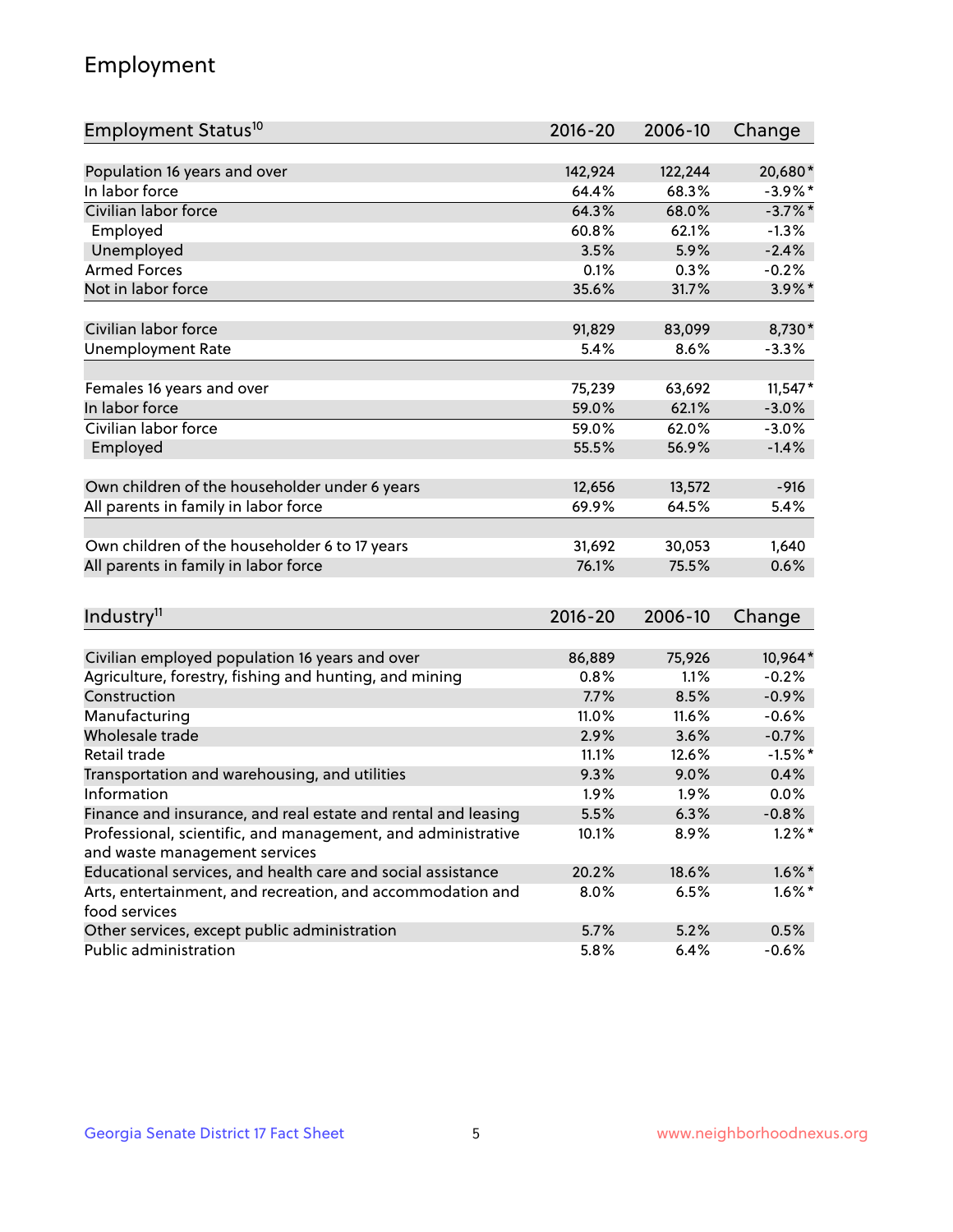## Employment, continued...

| Occupation <sup>12</sup>                                     | $2016 - 20$ | 2006-10 | Change    |
|--------------------------------------------------------------|-------------|---------|-----------|
| Civilian employed population 16 years and over               | 86,889      | 75,926  | 10,964*   |
| Management, business, science, and arts occupations          | 35.1%       | 30.8%   | $4.2\%$ * |
| Service occupations                                          | 14.1%       | 13.9%   | 0.2%      |
| Sales and office occupations                                 | 22.9%       | 28.4%   | $-5.5%$ * |
| Natural<br>resources,<br>and<br>construction,<br>maintenance | 11.1%       | 12.5%   | $-1.4%$   |
| occupations                                                  |             |         |           |
| Production, transportation, and material moving occupations  | 16.9%       | 14.4%   | $2.5%$ *  |
| Class of Worker <sup>13</sup>                                | 2016-20     | 2006-10 | Change    |
|                                                              |             |         |           |
| Civilian employed population 16 years and over               | 86,889      | 75,926  | 10,964*   |
| Private wage and salary workers                              | 77.3%       | 77.5%   | $-0.2%$   |
| Government workers                                           | 16.5%       | 16.7%   | $-0.2%$   |
| Self-employed in own not incorporated business workers       | 6.1%        | 5.5%    | 0.5%      |
| Unpaid family workers                                        | 0.2%        | 0.3%    | $-0.1%$   |
| Job Flows <sup>14</sup>                                      | 2019        | 2010    | Change    |
|                                                              |             |         |           |
| Total Jobs in district                                       | 52,130      | 43,848  | 8,282     |
| Held by residents of district                                | 27.3%       | 29.1%   | $-1.8%$   |
| Held by non-residents of district                            | 72.7%       | 70.9%   | 1.8%      |
| Jobs by Industry Sector <sup>15</sup>                        | 2019        | 2010    | Change    |
|                                                              |             |         |           |
| Total Jobs in district                                       | 52,130      | 43,848  | 8,282     |
| Goods Producing sectors                                      | 21.1%       | 21.4%   | $-0.4%$   |
| Trade, Transportation, and Utilities sectors                 | 21.0%       | 16.2%   | 4.8%      |
| All Other Services sectors                                   | 57.9%       | 62.4%   | $-4.4%$   |
|                                                              |             |         |           |
| Total Jobs in district held by district residents            | 14,245      | 12,755  | 1,490     |
| <b>Goods Producing sectors</b>                               | 23.7%       | 22.9%   | 0.8%      |
| Trade, Transportation, and Utilities sectors                 | 14.9%       | 11.1%   | 3.8%      |
| All Other Services sectors                                   | 61.4%       | 66.1%   | $-4.7%$   |
| Jobs by Earnings <sup>16</sup>                               | 2019        | 2010    | Change    |
|                                                              |             |         |           |
| Total Jobs in district                                       | 52,130      | 43,848  | 8,282     |
| Jobs with earnings \$1250/month or less                      | 25.5%       | 28.6%   | $-3.0%$   |
| Jobs with earnings \$1251/month to \$3333/month              | 35.1%       | 40.7%   | $-5.6%$   |
| Jobs with earnings greater than \$3333/month                 | 39.4%       | 30.7%   | 8.6%      |
|                                                              |             |         |           |
| Total Jobs in district held by district residents            | 14,245      | 12,755  | 1,490     |
| Jobs with earnings \$1250/month or less                      | 25.6%       | 28.8%   | $-3.1%$   |
| Jobs with earnings \$1251/month to \$3333/month              | 33.9%       | 38.8%   | $-5.0%$   |
| Jobs with earnings greater than \$3333/month                 | 40.5%       | 32.4%   | 8.1%      |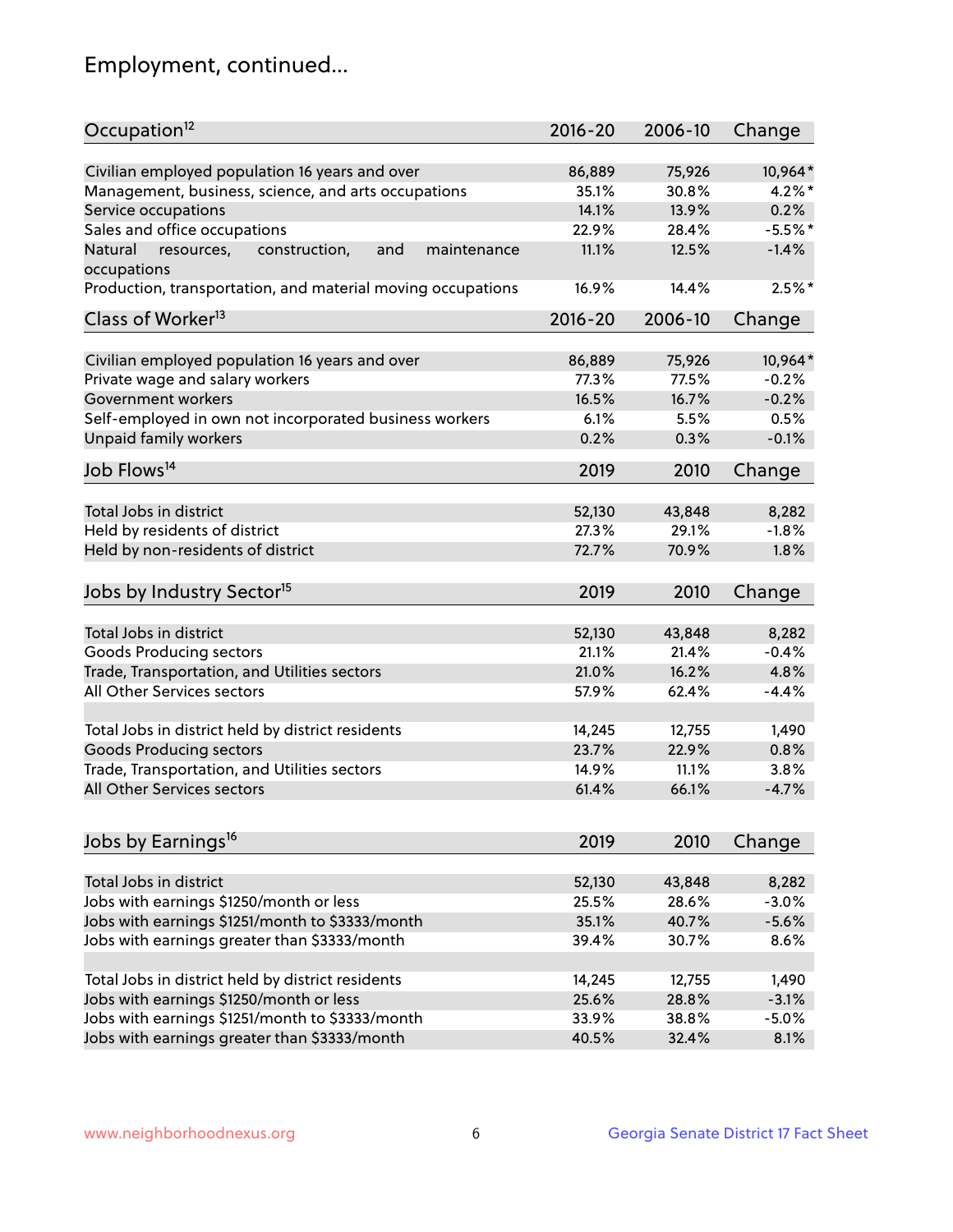## Employment, continued...

| 2019   | 2010   | Change  |
|--------|--------|---------|
|        |        |         |
| 52,130 | 43,848 | 8,282   |
| 24.1%  | 22.1%  | 1.9%    |
| 54.5%  | 61.0%  | $-6.4%$ |
| 21.4%  | 16.9%  | 4.5%    |
|        |        |         |
| 14,245 | 12,755 | 1,490   |
| 21.6%  | 18.5%  | 3.1%    |
| 54.6%  | 62.4%  | $-7.9%$ |
| 23.9%  | 19.1%  | 4.8%    |
|        |        |         |

#### Education

| School Enrollment <sup>18</sup>                | $2016 - 20$ | 2006-10 | Change     |
|------------------------------------------------|-------------|---------|------------|
|                                                |             |         |            |
| Population 3 years and over enrolled in school | 49,429      | 45,847  | $3,582*$   |
| Nursery school, preschool                      | 5.9%        | 7.2%    | $-1.3\%$ * |
| Kindergarten                                   | 4.6%        | 5.3%    | $-0.7%$    |
| Elementary school (grades 1-8)                 | 44.2%       | 47.2%   | $-3.0\%$ * |
| High school (grades 9-12)                      | 24.6%       | 22.5%   | $2.1\%$ *  |
| College or graduate school                     | 20.7%       | 17.8%   | $2.9\%$ *  |
| Educational Attainment <sup>19</sup>           | 2016-20     | 2006-10 | Change     |
|                                                |             |         |            |
| Population 25 years and over                   | 119,909     | 103,596 | $16,313*$  |
| Less than 9th grade                            | 3.0%        | 3.8%    | $-0.9\%$   |
| 9th to 12th grade, no diploma                  | 7.2%        | 10.9%   | $-3.6\%$ * |
| High school graduate (includes equivalency)    | 32.6%       | 35.0%   | $-2.4\%$ * |
| Some college, no degree                        | 23.2%       | 22.4%   | $0.9\%$    |
| Associate's degree                             | 8.8%        | 6.6%    | $2.2\%$ *  |
| Bachelor's degree                              | 15.6%       | 14.3%   | $1.2\%$ *  |
| Graduate or professional degree                | 9.6%        | $7.0\%$ | $2.6\%$ *  |
|                                                |             |         |            |
| Percent high school graduate or higher         | 89.8%       | 85.3%   | 4.5%*      |
| Percent bachelor's degree or higher            | 25.2%       | 21.3%   | $3.8\%$ *  |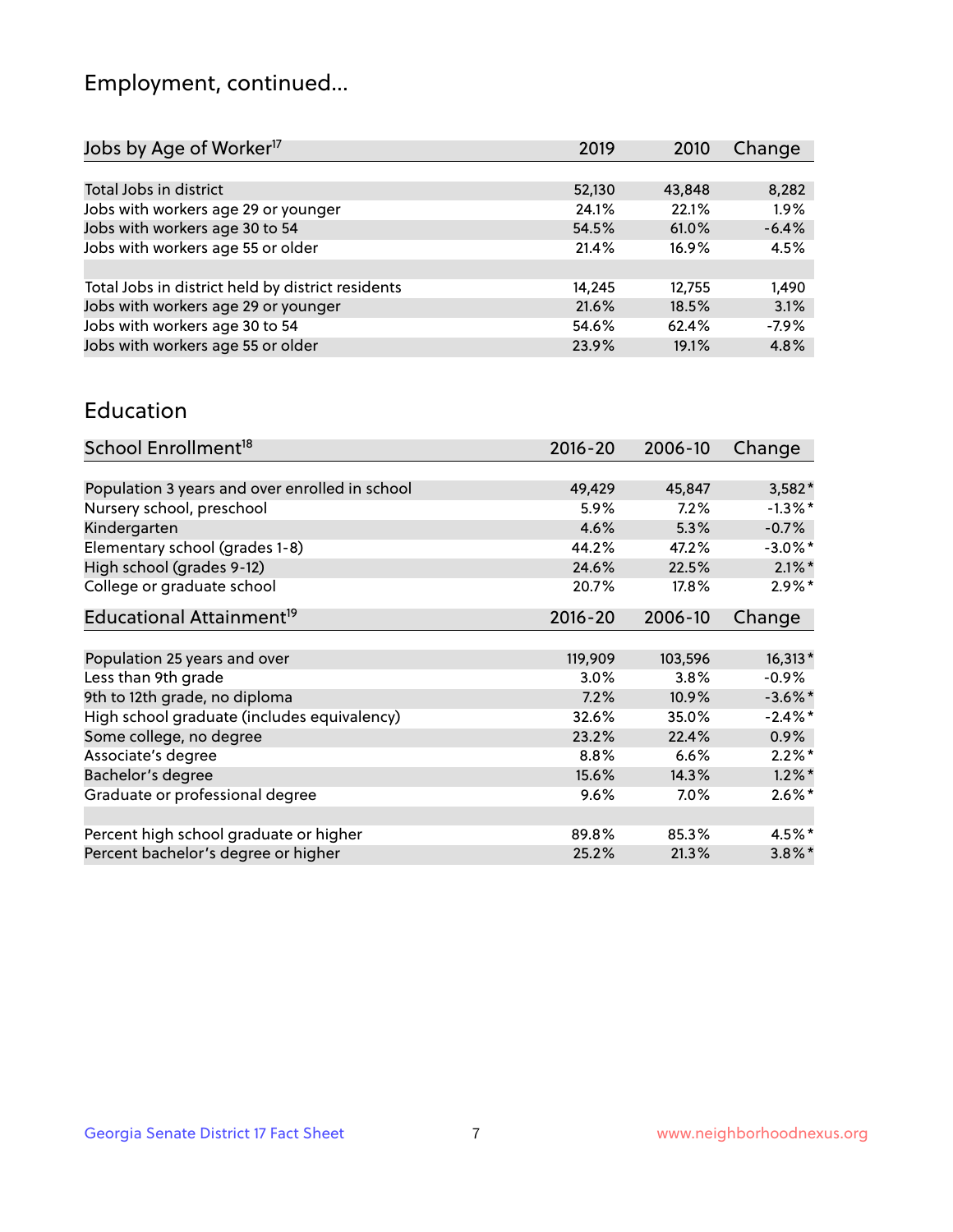## Housing

| Households by Type <sup>20</sup>                     | 2016-20 | 2006-10 | Change     |
|------------------------------------------------------|---------|---------|------------|
|                                                      |         |         |            |
| <b>Total households</b>                              | 62,071  | 56,159  | $5,912*$   |
| Family households (families)                         | 76.5%   | 78.2%   | $-1.7%$ *  |
| With own children under 18 years                     | 34.7%   | 40.0%   | $-5.4\%$ * |
| Married-couple family                                | 59.0%   | 60.6%   | $-1.6%$    |
| With own children of the householder under 18 years  | 25.7%   | 29.8%   | $-4.1\%$ * |
| Male householder, no wife present, family            | 4.4%    | 4.2%    | 0.1%       |
| With own children of the householder under 18 years  | 2.6%    | 2.1%    | 0.5%       |
| Female householder, no husband present, family       | 13.1%   | 13.4%   | $-0.3%$    |
| With own children of the householder under 18 years  | 6.4%    | 8.1%    | $-1.7%$ *  |
| Nonfamily households                                 | 23.5%   | 21.8%   | $1.7\%$    |
| Householder living alone                             | 18.4%   | 17.9%   | 0.5%       |
| 65 years and over                                    | 8.6%    | 5.5%    | $3.2\%$ *  |
|                                                      |         |         |            |
| Households with one or more people under 18 years    | 39.8%   | 44.6%   | $-4.8\%$ * |
| Households with one or more people 65 years and over | 29.6%   | 20.3%   | $9.3\%$ *  |
|                                                      |         |         |            |
| Average household size                               | 2.92    | 2.86    | $0.06*$    |
| Average family size                                  | 3.35    | 3.25    | 0.10       |
| Housing Occupancy <sup>21</sup>                      | 2016-20 | 2006-10 | Change     |
|                                                      |         |         |            |
| Total housing units                                  | 66,607  | 62,205  | $4,402*$   |
| Occupied housing units                               | 93.2%   | 90.3%   | $2.9\%*$   |
| Vacant housing units                                 | 6.8%    | 9.7%    | $-2.9\%$ * |
|                                                      |         |         |            |
| Homeowner vacancy rate                               | 0.9     | 3.7     | $-2.8*$    |
| Rental vacancy rate                                  | 5.0     | 7.3     | $-2.4$     |
|                                                      |         |         |            |
| Units in Structure <sup>22</sup>                     | 2016-20 | 2006-10 | Change     |
|                                                      |         |         |            |
| Total housing units<br>1-unit, detached              | 66,607  | 62,205  | 4,402*     |
|                                                      | 83.4%   | 82.8%   | 0.7%       |
| 1-unit, attached                                     | 1.8%    | 1.9%    | $-0.1%$    |
| 2 units                                              | 1.4%    | 1.1%    | 0.3%       |
| 3 or 4 units                                         | 1.5%    | 1.4%    | 0.1%       |
| 5 to 9 units                                         | 2.1%    | 2.7%    | $-0.6%$    |
| 10 to 19 units                                       | 1.3%    | 1.3%    | $-0.0%$    |
| 20 or more units                                     | 2.3%    | 2.0%    | 0.3%       |
| Mobile home                                          | 6.2%    | 6.9%    | $-0.7%$    |
| Boat, RV, van, etc.                                  | 0.0%    | 0.0%    | 0.0%       |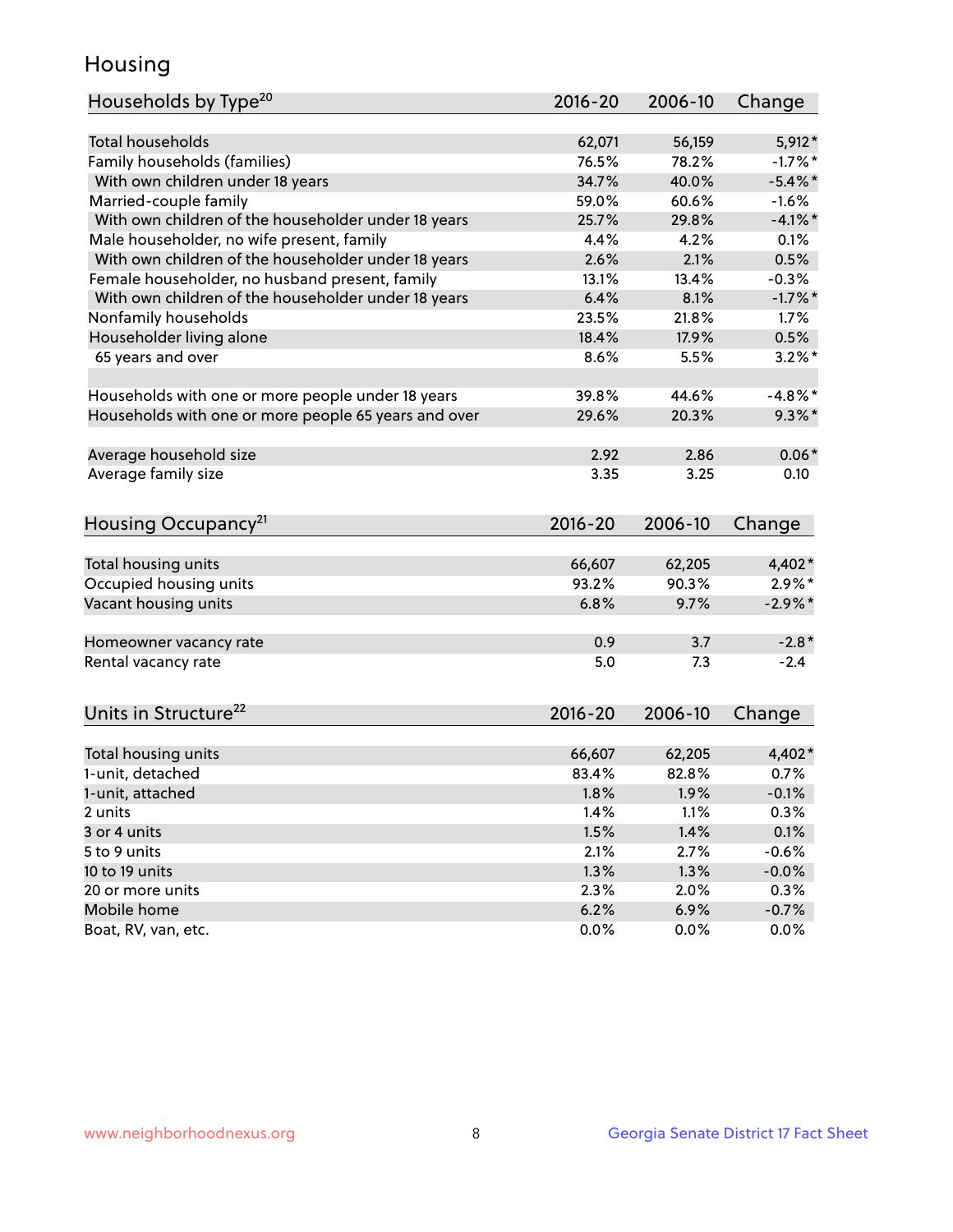## Housing, Continued...

| Year Structure Built <sup>23</sup>             | 2016-20     | 2006-10 | Change      |
|------------------------------------------------|-------------|---------|-------------|
| Total housing units                            | 66,607      | 62,205  | 4,402*      |
| Built 2014 or later                            | 4.4%        | (X)     | (X)         |
| Built 2010 to 2013                             | 2.8%        | (X)     | (X)         |
| Built 2000 to 2009                             | 35.8%       | 35.9%   | $-0.1%$     |
| Built 1990 to 1999                             | 24.9%       | 29.1%   | $-4.2%$     |
| Built 1980 to 1989                             | 12.9%       | 14.1%   | $-1.2%$     |
| Built 1970 to 1979                             | 7.5%        | 7.8%    | $-0.3%$     |
| Built 1960 to 1969                             | 5.0%        | 4.6%    | 0.4%        |
| Built 1950 to 1959                             | 2.5%        | 2.9%    | $-0.4%$     |
| Built 1940 to 1949                             | 0.8%        | 1.6%    | $-0.8%$     |
| Built 1939 or earlier                          | 3.4%        | 4.0%    | $-0.6%$     |
| Housing Tenure <sup>24</sup>                   | $2016 - 20$ | 2006-10 | Change      |
|                                                |             |         |             |
| Occupied housing units                         | 62,071      | 56,159  | $5,912*$    |
| Owner-occupied                                 | 75.6%       | 79.0%   | $-3.4\%$ *  |
| Renter-occupied                                | 24.4%       | 21.0%   | $3.4\%$ *   |
| Average household size of owner-occupied unit  | 2.95        | 2.90    | $0.05*$     |
| Average household size of renter-occupied unit | 2.83        | 2.70    | $0.13*$     |
| Residence 1 Year Ago <sup>25</sup>             | $2016 - 20$ | 2006-10 | Change      |
| Population 1 year and over                     | 181,461     | 160,666 | 20,795*     |
| Same house                                     | 88.1%       | 84.3%   | $3.8\%$ *   |
| Different house in the U.S.                    | 11.5%       | 15.4%   | $-3.9\%$ *  |
| Same county                                    | 5.1%        | 6.8%    | $-1.7%$ *   |
| Different county                               | 6.4%        | 8.7%    | $-2.2\%$ *  |
| Same state                                     | 4.6%        | 5.9%    | $-1.3\%$ *  |
| Different state                                | 1.8%        | 2.7%    | $-0.9\%$ *  |
| Abroad                                         | 0.3%        | 0.3%    | 0.1%        |
| Value of Housing Unit <sup>26</sup>            | 2016-20     | 2006-10 | Change      |
|                                                |             |         |             |
| Owner-occupied units                           | 46,897      | 44,366  | $2,531*$    |
| Less than \$50,000                             | 4.5%        | 3.3%    | 1.2%        |
| \$50,000 to \$99,999                           | 8.5%        | 10.2%   | $-1.7%$     |
| \$100,000 to \$149,999                         | 14.0%       | 24.2%   | $-10.3\%$ * |
| \$150,000 to \$199,999                         | 21.1%       | 25.0%   | $-3.8\%$ *  |
| \$200,000 to \$299,999                         | 29.7%       | 20.3%   | $9.4\%$ *   |
| \$300,000 to \$499,999                         | 17.9%       | 13.4%   | 4.5%*       |
| \$500,000 to \$999,999                         | 3.1%        | 3.0%    | 0.1%        |
| \$1,000,000 or more                            | 1.2%        | 0.6%    | 0.6%        |
| Median (dollars)                               | 206,494     | 169,313 | 37,181*     |
| Mortgage Status <sup>27</sup>                  | $2016 - 20$ | 2006-10 | Change      |
| Owner-occupied units                           | 46,897      | 44,366  | $2,531*$    |
| Housing units with a mortgage                  | 69.2%       | 78.4%   | $-9.1\%$ *  |
| Housing units without a mortgage               | 30.8%       | 21.6%   | $9.1\%$ *   |
|                                                |             |         |             |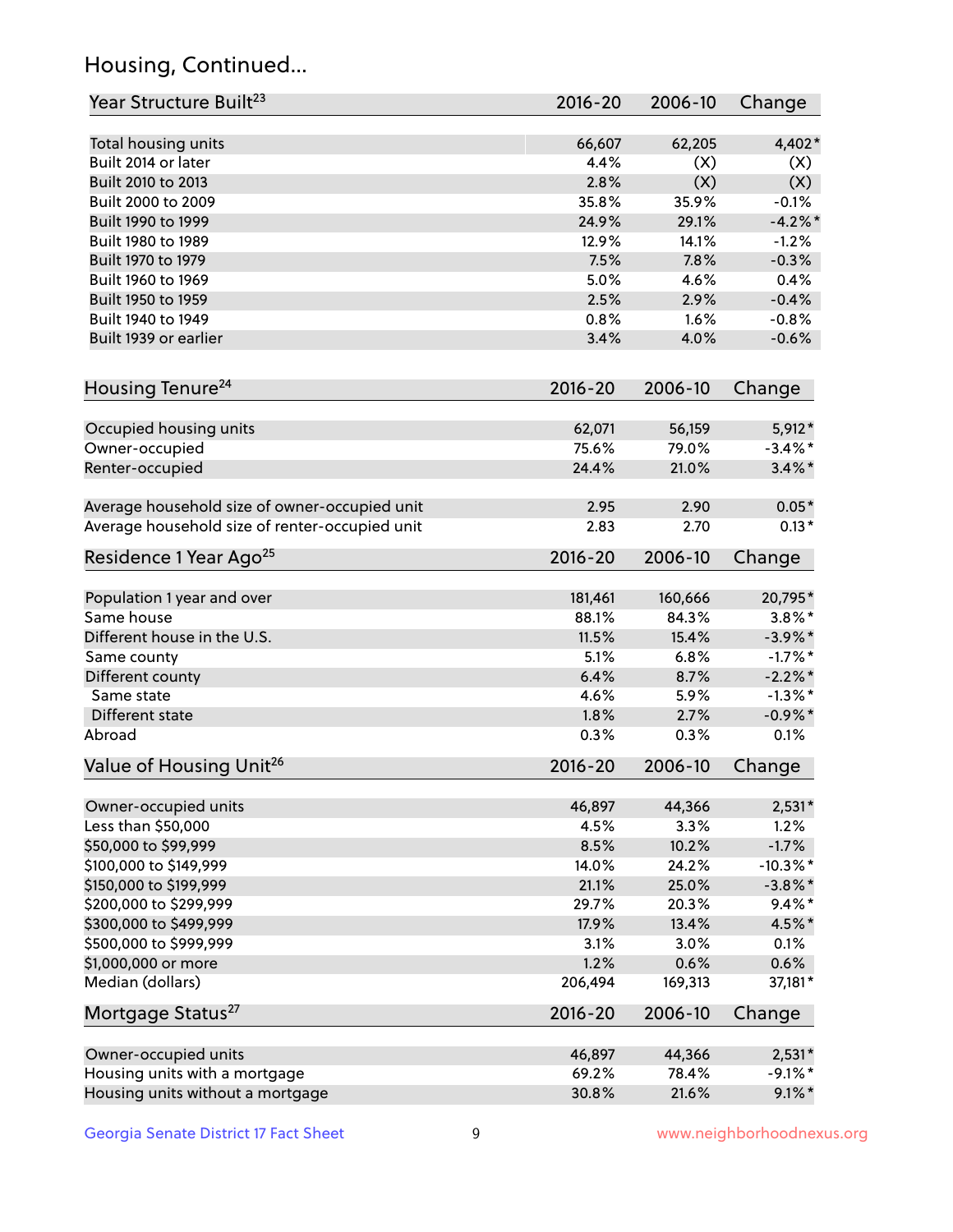## Housing, Continued...

| Selected Monthly Owner Costs <sup>28</sup>                                            | $2016 - 20$ | 2006-10 | Change     |
|---------------------------------------------------------------------------------------|-------------|---------|------------|
| Housing units with a mortgage                                                         | 32,459      | 34,761  | $-2,302*$  |
| Less than \$300                                                                       | 0.1%        | 0.2%    | $-0.1%$    |
| \$300 to \$499                                                                        | 0.6%        | 1.1%    | $-0.5%$    |
| \$500 to \$999                                                                        | 15.2%       | 15.7%   | $-0.5%$    |
| \$1,000 to \$1,499                                                                    | 37.2%       | 38.5%   | $-1.3%$    |
| \$1,500 to \$1,999                                                                    | 26.4%       | 24.9%   | 1.5%       |
| \$2,000 to \$2,999                                                                    | 16.6%       | 15.9%   | 0.7%       |
| \$3,000 or more                                                                       | 3.8%        | 3.7%    | 0.2%       |
| Median (dollars)                                                                      | 1,459       | 1,421   | $38*$      |
| Housing units without a mortgage                                                      | 14,438      | 9,605   | 4,833*     |
| Less than \$150                                                                       | 2.6%        | 1.7%    | 0.9%       |
| \$150 to \$249                                                                        | 10.0%       | 15.7%   | $-5.7%$    |
| \$250 to \$349                                                                        | 16.1%       | 25.1%   | $-9.0\%$ * |
| \$350 to \$499                                                                        | 28.3%       | 29.3%   | $-1.0\%$   |
| \$500 to \$699                                                                        | 27.5%       | 18.5%   | $9.0\%$ *  |
| \$700 or more                                                                         | 15.5%       | 9.6%    | 5.9%*      |
| Median (dollars)                                                                      | 463         | 382     | $82*$      |
| Selected Monthly Owner Costs as a Percentage of<br>Household Income <sup>29</sup>     | $2016 - 20$ | 2006-10 | Change     |
| Housing units with a mortgage (excluding units where<br>SMOCAPI cannot be computed)   | 32,313      | 34,615  | $-2,302*$  |
| Less than 20.0 percent                                                                | 51.1%       | 31.6%   | 19.5%*     |
| 20.0 to 24.9 percent                                                                  | 17.2%       | 18.4%   | $-1.2%$    |
| 25.0 to 29.9 percent                                                                  | 8.6%        | 14.9%   | $-6.2\%$ * |
| 30.0 to 34.9 percent                                                                  | 6.2%        | 9.0%    | $-2.8\%$ * |
| 35.0 percent or more                                                                  | 16.9%       | 26.1%   | $-9.2%$ *  |
| Not computed                                                                          | 146         | 146     | 0          |
| Housing unit without a mortgage (excluding units where<br>SMOCAPI cannot be computed) | 14,276      | 9,472   | 4,804*     |
| Less than 10.0 percent                                                                | 53.6%       | 46.9%   | 6.7%       |
| 10.0 to 14.9 percent                                                                  | 20.2%       | 21.7%   | $-1.5%$ *  |
| 15.0 to 19.9 percent                                                                  | 9.9%        | 9.5%    | 0.4%       |
| 20.0 to 24.9 percent                                                                  | 5.4%        | 5.5%    | $-0.1%$    |
| 25.0 to 29.9 percent                                                                  | 3.0%        | 4.0%    | $-1.0%$    |
| 30.0 to 34.9 percent                                                                  | 1.3%        | 2.1%    | $-0.8%$    |
| 35.0 percent or more                                                                  | 6.6%        | 10.2%   | $-3.6%$    |
| Not computed                                                                          | 162         | 133     | 29         |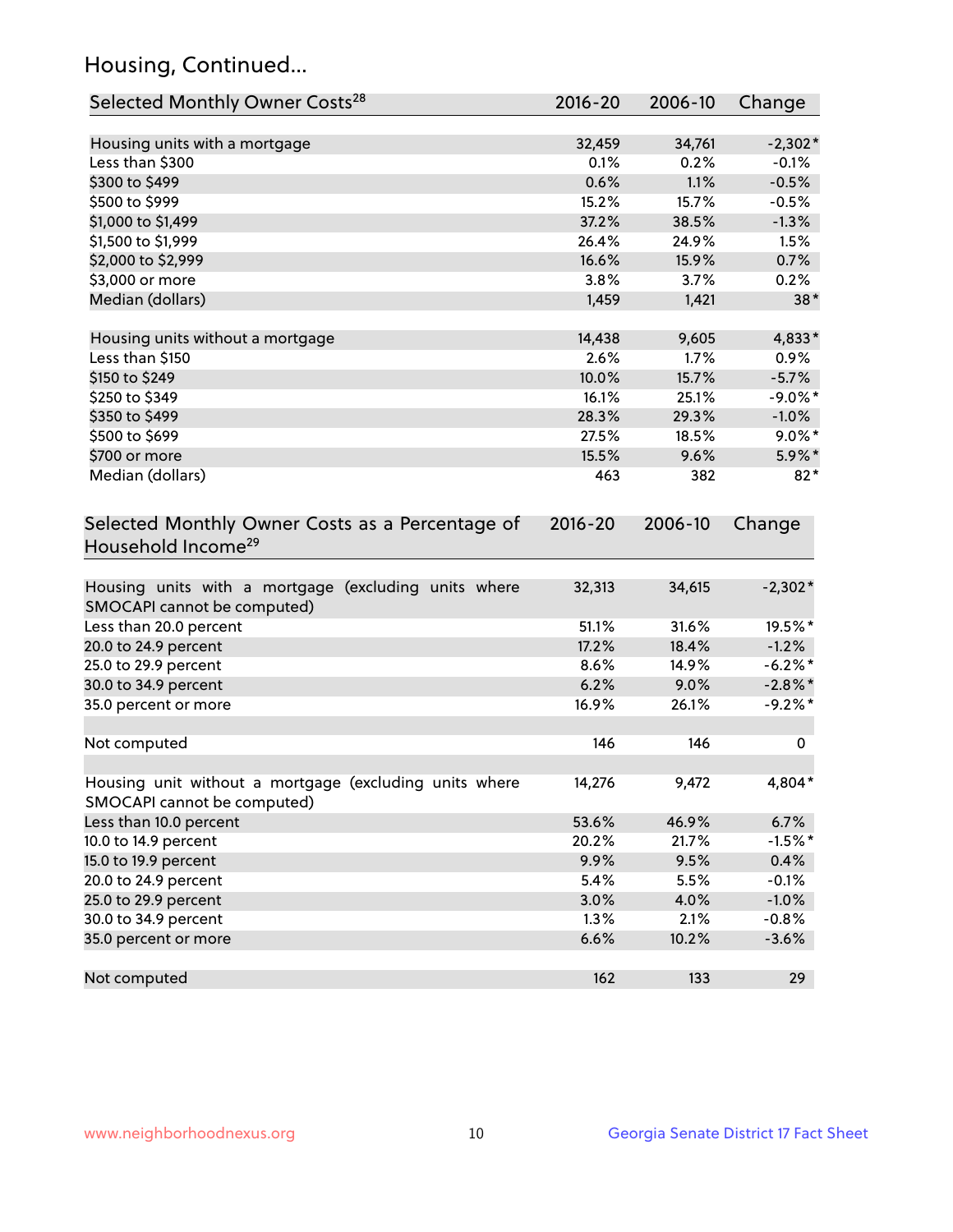## Housing, Continued...

| Gross Rent <sup>30</sup>   | 2016-20 | 2006-10 | Change      |
|----------------------------|---------|---------|-------------|
|                            |         |         |             |
| Occupied units paying rent | 14,237  | 11,030  | $3,207*$    |
| Less than \$200            | 0.7%    | 1.1%    | $-0.3%$     |
| \$200 to \$499             | 2.7%    | 6.8%    | $-4.0%$     |
| \$500 to \$749             | 12.1%   | 21.3%   | $-9.2%$     |
| \$750 to \$999             | 18.8%   | 35.0%   | $-16.2\%$ * |
| \$1,000 to \$1,499         | 54.4%   | 28.8%   | 25.6%*      |
| \$1,500 to \$1,999         | 8.2%    | 6.4%    | 1.8%        |
| \$2,000 or more            | 3.1%    | 0.7%    | 2.4%        |
| Median (dollars)           | 1,129   | 997     | $132*$      |
|                            |         |         |             |
| No rent paid               | 937     | 763     | 174         |
|                            |         |         |             |

| Gross Rent as a Percentage of Household Income <sup>31</sup>                   | $2016 - 20$ | 2006-10 | Change   |
|--------------------------------------------------------------------------------|-------------|---------|----------|
|                                                                                |             |         |          |
| Occupied units paying rent (excluding units where GRAPI<br>cannot be computed) | 14,059      | 10,856  | $3,203*$ |
| Less than 15.0 percent                                                         | 13.8%       | 7.2%    | 6.6%     |
| 15.0 to 19.9 percent                                                           | 17.5%       | 12.5%   | 5.0%     |
| 20.0 to 24.9 percent                                                           | 12.4%       | 13.0%   | $-0.7%$  |
| 25.0 to 29.9 percent                                                           | 9.5%        | 12.7%   | $-3.2%$  |
| 30.0 to 34.9 percent                                                           | $7.8\%$     | 9.6%    | $-1.8%$  |
| 35.0 percent or more                                                           | 39.0%       | 45.0%   | $-6.0%$  |
|                                                                                |             |         |          |
| Not computed                                                                   | 1,115       | 937     | 178      |

## Transportation

| Commuting to Work <sup>32</sup>           | 2016-20 | 2006-10 | Change     |
|-------------------------------------------|---------|---------|------------|
|                                           |         |         |            |
| Workers 16 years and over                 | 84,782  | 74,490  | 10,292*    |
| Car, truck, or van - drove alone          | 80.7%   | 82.4%   | $-1.7%$ *  |
| Car, truck, or van - carpooled            | 8.5%    | 10.7%   | $-2.2\%$ * |
| Public transportation (excluding taxicab) | 0.8%    | $0.9\%$ | $-0.1%$    |
| Walked                                    | 0.8%    | 1.0%    | $-0.2%$    |
| Other means                               | 1.5%    | $1.2\%$ | 0.3%       |
| Worked at home                            | 7.8%    | 3.9%    | $3.9\%$ *  |
|                                           |         |         |            |
| Mean travel time to work (minutes)        | 34.0    | 32.6    | $1.5*$     |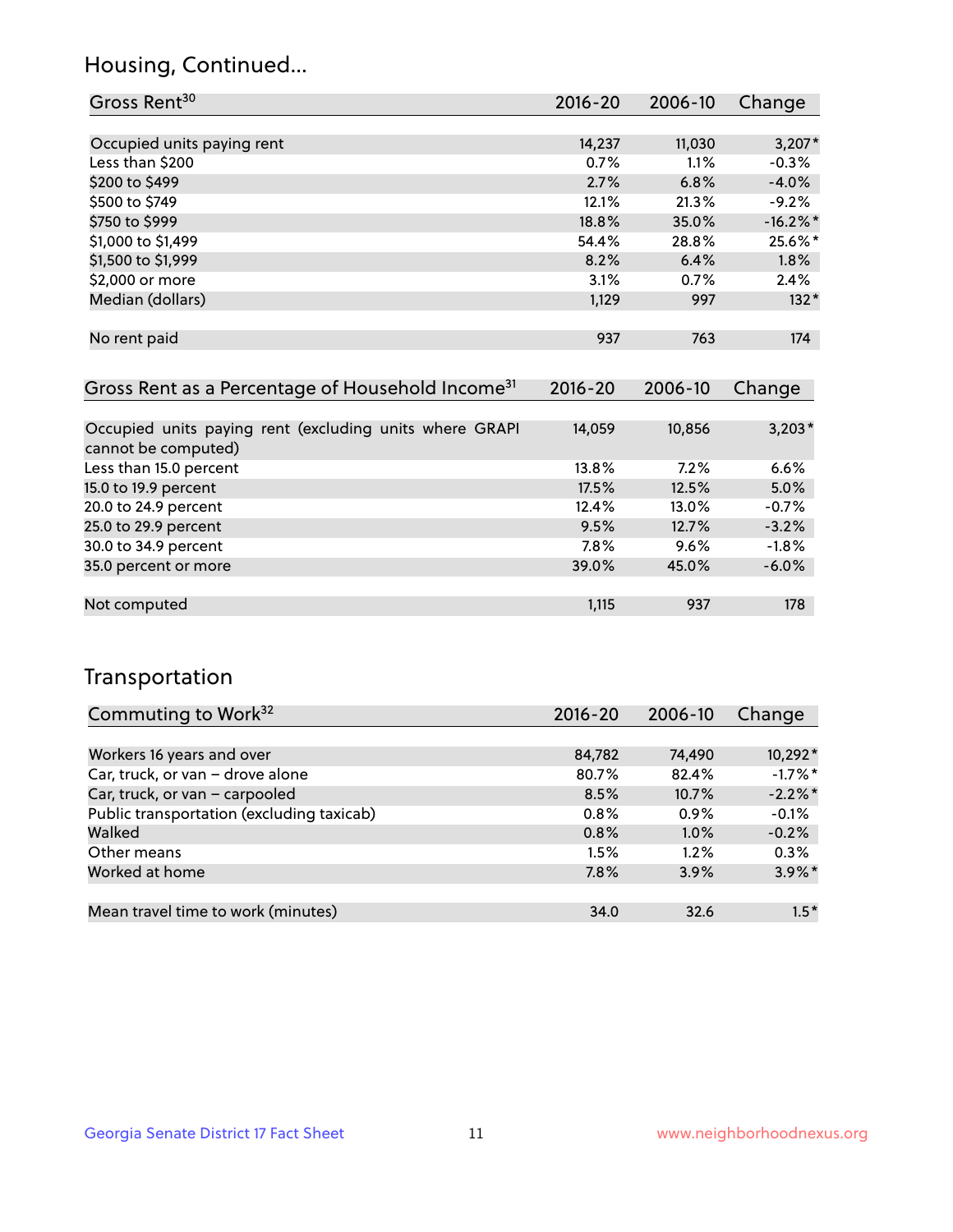## Transportation, Continued...

| Vehicles Available <sup>33</sup> | $2016 - 20$ | 2006-10 | Change     |
|----------------------------------|-------------|---------|------------|
|                                  |             |         |            |
| Occupied housing units           | 62,071      | 56,159  | $5,912*$   |
| No vehicles available            | 3.0%        | 2.9%    | 0.1%       |
| 1 vehicle available              | 23.1%       | 25.2%   | $-2.1\%$ * |
| 2 vehicles available             | 39.7%       | 42.5%   | $-2.9\%$ * |
| 3 or more vehicles available     | 34.3%       | 29.4%   | $4.8\%$ *  |

#### Health

| Health Insurance coverage <sup>34</sup>                 | 2016-20 |
|---------------------------------------------------------|---------|
|                                                         |         |
| Civilian Noninstitutionalized Population                | 181,364 |
| With health insurance coverage                          | 89.1%   |
| With private health insurance coverage                  | 71.0%   |
| With public health coverage                             | 29.9%   |
| No health insurance coverage                            | 10.9%   |
| Civilian Noninstitutionalized Population Under 19 years | 49,368  |
| No health insurance coverage                            | 7.5%    |
| Civilian Noninstitutionalized Population 19 to 64 years | 106,282 |
| In labor force:                                         | 84,092  |
| Employed:                                               | 79,728  |
| With health insurance coverage                          | 88.4%   |
| With private health insurance coverage                  | 85.3%   |
| With public coverage                                    | 6.4%    |
| No health insurance coverage                            | 11.6%   |
| Unemployed:                                             | 4,364   |
| With health insurance coverage                          | 61.5%   |
| With private health insurance coverage                  | 47.5%   |
| With public coverage                                    | 18.1%   |
| No health insurance coverage                            | 38.5%   |
| Not in labor force:                                     | 22,190  |
| With health insurance coverage                          | 78.0%   |
| With private health insurance coverage                  | 53.5%   |
| With public coverage                                    | 32.3%   |
| No health insurance coverage                            | 22.0%   |